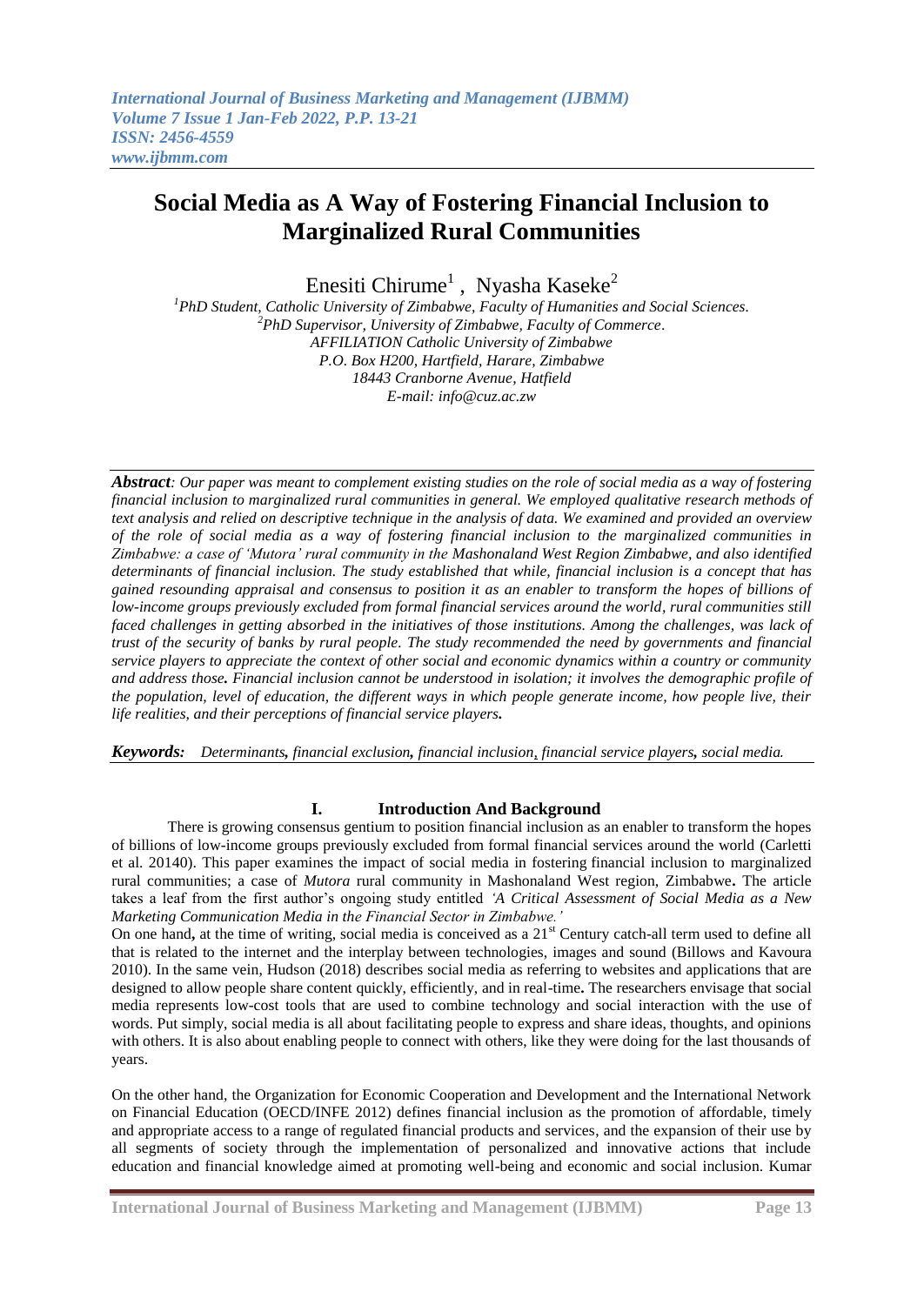(2014) defines the term ‗financial inclusion' as an undertaking involving the access to and use of facilities such as banking services (ownership of bank account, savings, insurance, credit, remittance, and payments, and so on) at affordable cost to a vast segment of disadvantaged and low-income groups of any society. Other scholars commonly define financial inclusion as the proportion of individuals and firms that use financial services. Thus referring financial inclusion to a state in which all working age adults have effective access to convenient and responsible services delivery at affordable and sustainable cost to customers, including to credit, savings, payments, and insurance from formal providers.

# **1.1.1 ZIMBABWE'S POSITION ON FINANCIAL INCLUSION:**

The government of Zimbabwe stakeholders are largely agreed that financial exclusion is the root cause of poverty levels; hence the government's commitment to improving financial inclusion in the country through various financial inclusion initiatives. Zimbabwe committed itself to the following policy areas; National Financial Inclusion Strategy, Digital Financial Services, Consumer Protection, Financial Literacy, Financial Infrastructure, and Micro-insurance**.** In its *National Financial Inclusion Journey 2016-2020* blueprints, the Reserve Bank of Zimbabwe (2016) adopted a developmental approach to drive financial inclusion in the country. The document itemizes the following as some of the benefits of financial inclusion.

- freedom from clutches of informal lenders/loan sharks;
- enhancing financial deepening;
- **•** promoting inclusive and equitable economic growth;
- boosting employment opportunities;
- promoting formalization of the economy;
- promoting growth of formal sources of credit;
- poverty reduction; and
- enhancing financial stability.

The government has also embraced the 2030 universal agenda for Sustainable Development; an agenda that combines the economic, social and environmental dimensions as central pillars of sustainable development. As outlined in the Zimbabwe Financial Inclusion Refresh 2021 Report, the pursuit for financial inclusion in Zimbabwe is consistent with the broader national developmental objectives of the Zimbabwe Agenda for Sustainable Socio-Economic Transformation (ZIMASSET) and supports three (3) key clusters namely Food Security and Nutrition, Social Services and Poverty Eradication, and Value Addition and Beneficiation and the sub-cluster of Monetary and Financial Reform Measures.

This document has been dubbed *Making Access Possible* (MAP) as a country's initiative. Through its design, MAP seeks to strengthen and focus the domestic development dialogue on financial inclusion. The cover symbol and artwork capture the intended target of effecting real change at country level and see the impact of financial inclusion on broader national growth and development. The cover graphic features the Flame Lily (Gloriosa superba), which is the national flower of Zimbabwe. Figure 1 below shows the art work of the Flame Lily.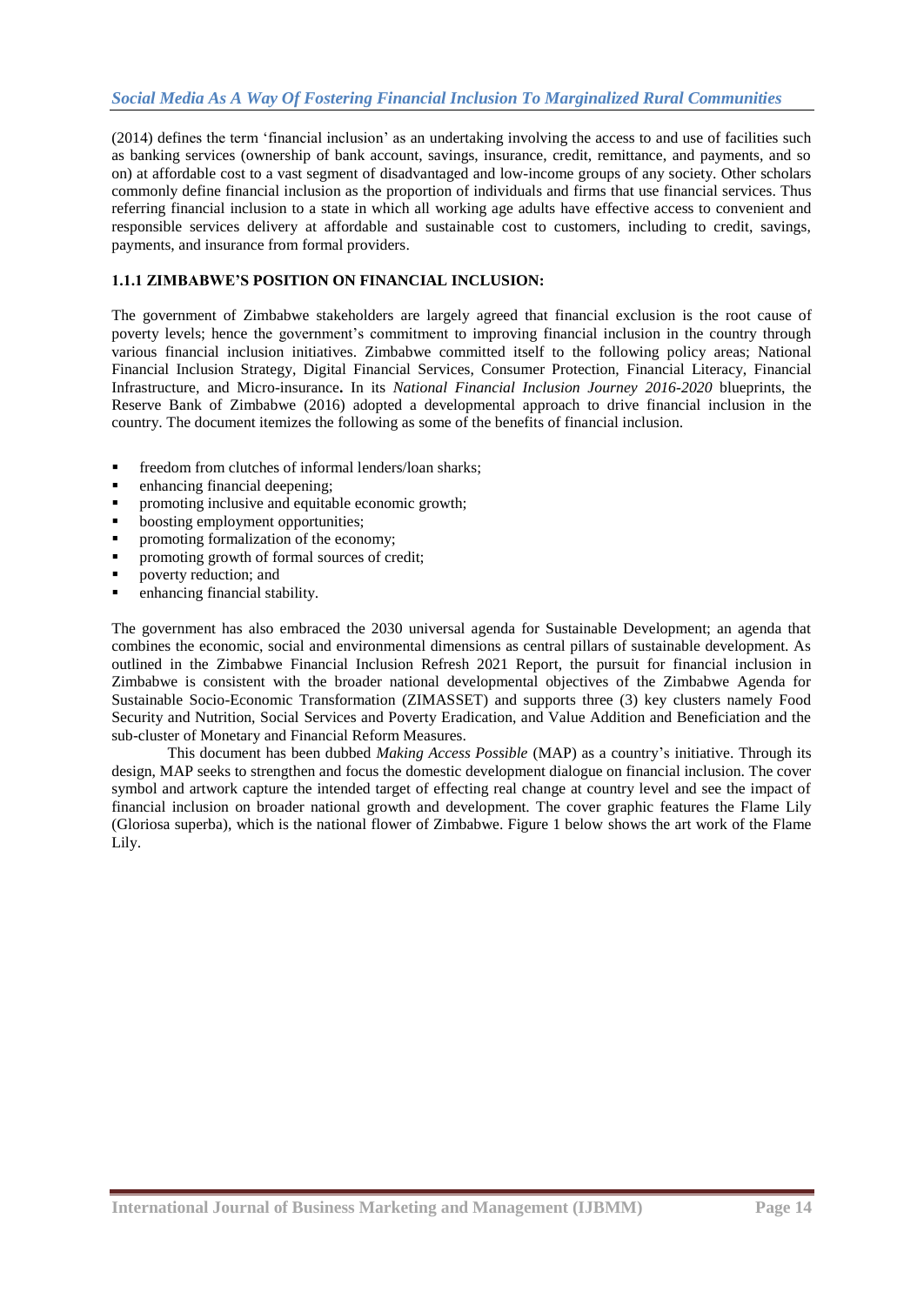

Inclusive growth

## **Figure I Flame Lily (Gloriosa superba) Source: -** *Zimbabwe Financial Inclusion Refresh 2021 Report*

The flower symbolizes growth and development while the circle represents inclusive growth. Each flower is an example of the successful growth in a unique environment.

# **1.1.2 ZIMBABWE FINANCIAL SECTOR PROFILE**

By 1980, Zimbabwe had a Central Bank inherited from the Central Bank of Rhodesia and Nyasaland at the winding up of the Federation. The government of Zimbabwe did not interfere with the banking industry (Makoni 2010). Political and economic circumstances negatively affected the Zimbabwean micro-finance industry, causing the sector to contract thereafter. Hyperinflation in 2007-2008 peaked at 500 billion percent, fueled by the Reserve Bank of Zimbabwe's (RBZ) quasi-fiscal activities. The country witnessed the collapse of the national currency in early 2009**.** The national currency was then replaced by the US dollar and South African Rand.

On 4 May 2016, The Reserve Bank of Zimbabwe announced plans to introduce local bond notes to circulate alongside a basket of foreign currencies adopted in 2009, in a bid to ease widespread cash shortages stalking its sluggish economy. The Reserve Bank of Zimbabwe released the first tranche of notes of the pseudo-currency on 28 November 2016. Just before and immediately after the 30<sup>th</sup> of July 2018's Zimbabwe's harmonized parliamentary, local government and presidential elections, there seemed to be a tight cap on daily cash withdrawals. The US dollar ran out very fast. During the week-ending 8 October 2018, the Zimbabwean Finance and Economic Development minister introduced a new tax regime to plug a budget deficit which is dragging down the economy. Unfortunately, the move proved unpopular with business, labor and the informal sector.

Currently, Zimbabwe has a well-diversified financial sector with the RBZ at the apex. An overview of Zimbabwe Banking Industry comprises seven categories of players. Figure 2 shows a diagrammatic representation of the Zimbabwe banking industry structure.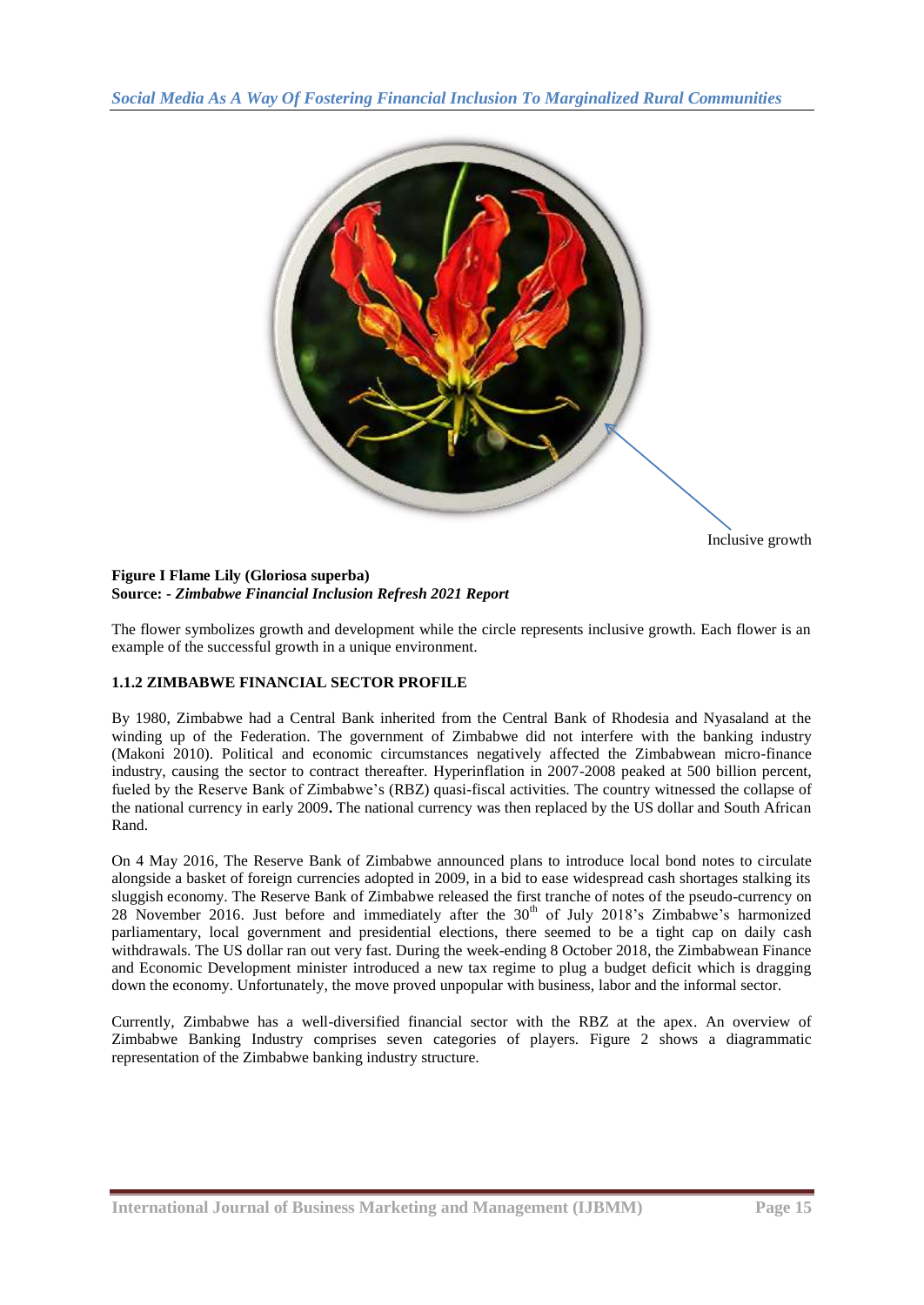

**Figure 2:** Zimbabwe banking structure

*Source: Zimbabwe National Financial Inclusion Journey Report (2016-2020).*

Although Zimbabwe has a well-diversified financial sector, consisting of the Reserve Bank, discount houses, commercial banks, merchant banks, finance houses, building societies, the Post Office Savings Bank, numerous insurance companies and a stock exchange, it still faces several important challenges along the road to financial inclusion. With infrastructure in place, activity has shrunk considerably. Apparently, according to the Fin scope Survey of 2014, seventy percent (70%) of the Zimbabwean population resides in rural areas and only 23% of the rural population is formally banked compared to 46% of the urban population. In his view of Campos (2017) financial exclusion cuts across savings accounts, credit and borrowing, insurance services and capital markets, among those major financial services available in the country. Currently, Zimbabwe runs on low confidence, which has affected almost every sector of the economy, including the financial services sector, as the market is still haunted by incidences of the banking crisis of the 2000 to 2005 period when several banks closed with depositors' funds.

Cumming (2016) speaks to the scenario above when he contends that "people on low incomes have a deep mistrust of the formal financial sector, which is rooted in fears of exploitation, past abuses, such as the inappropriate marketing and selling of financial products." Poor people are highly susceptible hence skeptical about new initiatives. In Zimbabwe, mistrust anchors on the previously experienced hyperinflationary period when depositors struggled to access their cash and eventually losing all bank balances when the economy dollarized. In spite of the numerous initiatives instituted in the pursuit of an inclusive financial sector, gaps are particularly pronounced among special groups such as rural population. It is against such background, that the objectives of this paper are:-

- **(i)** To determine the role of social media in use by financial service players towards achievement of financial inclusion to marginalized rural communities.
- **(ii)** To identify the determinants of social inclusion.
- **(iii)** To proffer policy recommendations that may encourage majority rural communities to embrace financial inclusion initiatives.

# **II. Literature Review**

As noted earlier, there is a general consensus among scholars that social media is one of the main driving forces of financial inclusion. Financial service players benefit from using the modern network technologies for marketing purposes. These set of tools, services, and applications in use with the network technologies, have come to be known as social media (Leonardi et al. 2013). Haggerty (2013) attests that social media makes financial services more efficient and responsive to the needs of the market. It reduces costs and makes products more affordable, but most importantly it can expand the scope of financial services to new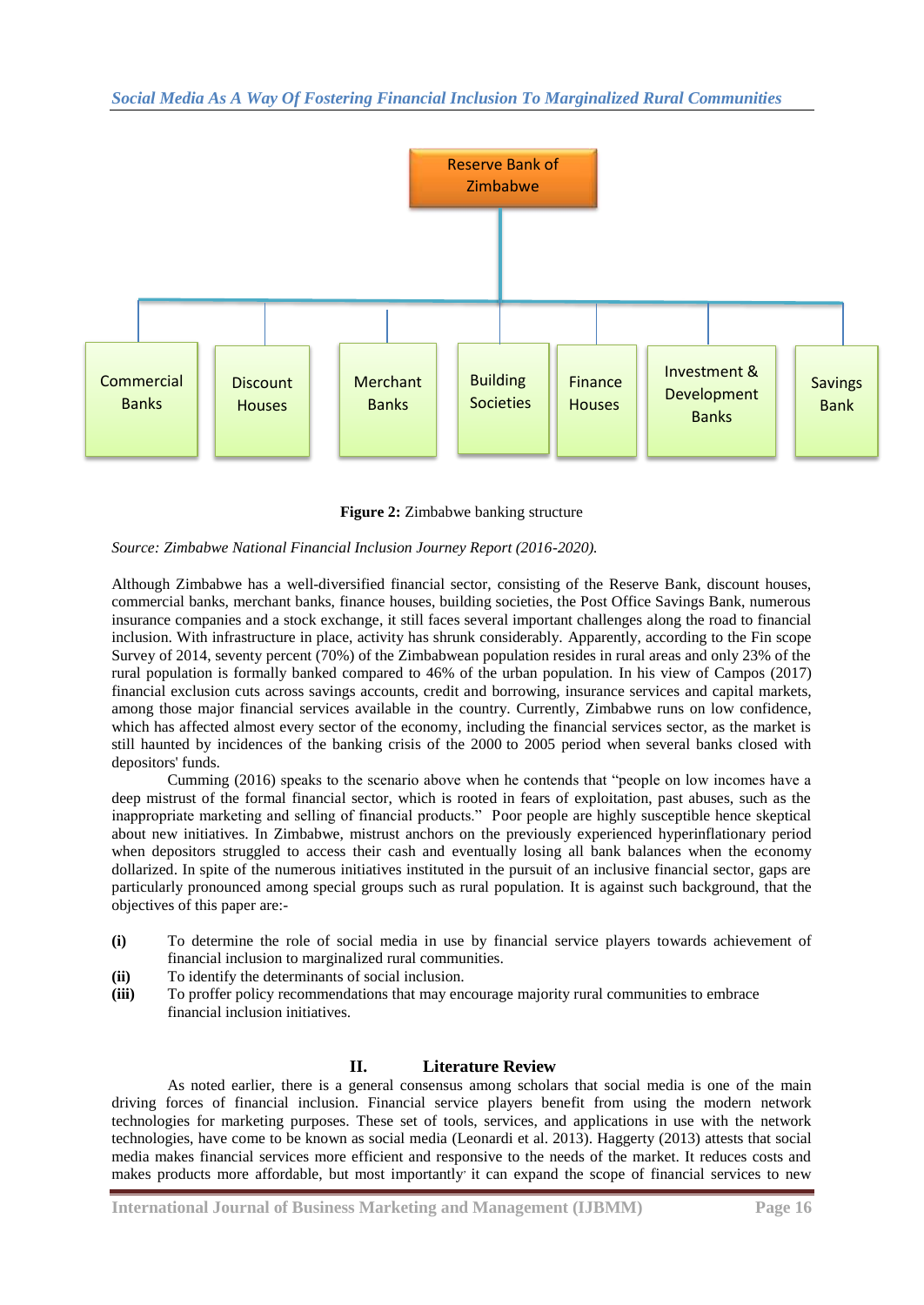customer segments, thus acting as a driver of financial inclusion. Mitic and Kapoulas (2012) explain social media as all about being human like ‗sharing ideas, cooperating and collaborating to create art, thinking and commerce, vigorous debate and discourse, which our species have built since several civilizations. He further adds social media is becoming popular so quickly, not because it is great shiny, speedy new technology, but because it lets us be ourselves. People can find information, inspiration, communitie s and collaborators faster than ever before. New ideas, services, business models and technologies emerge and evolve at fast speed in social media.

The aforementioned definitions point to one thing and that is, social media provides power to communicate one to literally hundreds or thousands of other people quickly and with relatively little effort. Participation and making connections are common characteristics among social media platforms. According to Scott (2010) social media differ from so-called "mainstream media" in that anyone can create, comment on, and add to social media content and can take the form of text, audio, video, images, and communities. Social media has gradually evolved into an integral aspect of people's daily lives. It has created a ‗new addiction.' Though the word "addiction" brings to mind alcohol and drugs, conceivably, over the years, a new type of addiction has emerged among the youth and the old, and it is the addiction to social media. Social media has the potential to cause change in people's perceptions, behavior and relationships (Bennett 2011). While the older generation (the baby boomers) had alcohol and drugs for addiction, today, the younger generation (the millennials) and the older, have social media for addiction. They have embraced the digital age. What it means then, is that social media is the main activity that the contemporary generation engages in.

Through social media, banks can roll out digital financial inclusion which involves the deployment of the cost-saving digital means to reach the financially excluded and underserved populations with a range of formal financial services suited to their needs that are responsibly delivered at a cost affordable to customers and sustainable for providers (Mehrotra and Yetman 2015). Arguably, therefore, social media is capable of reaching huge numbers of new customers, embracing financial inclusion to the financially excluded and underserved populations.

The researchers are convinced that in this day and age, offering innovative customer care by financial service players through social media channels is an invaluable convenience.

## **2.1.1 FINANCIAL INCLUSION**

In the context of Zimbabwe, financial inclusion is defined as: "...the effective use of a wide range of quality, affordable accessible financial services, provided in a fair and transparent manner through formal or regulated entities, by all Zimbabweans (Reserve Bank of Zimbabwe 2016). From the selected definitions of financial inclusion presented earlier on, a few pointers resonate in each definition. The common ground is that financial inclusion must address key dimensions which are; accessibility, affordability, usage, and quality and welfare. With accessibility, financial service delivery channels should be within the proximity of intended beneficiaries (Fangen 2010). Indeed, without access to financial services, financial requirements by the poor become insecure and expensive. The marginalized group cannot fully participate in economic activities as either consumers or entrepreneurs. Affordability in this context means the extent to which something is within reach as measured by its cost relative to the amount the prospective client is able to pay or bear without serious detriment. Usage could be measured by the regularity, frequency and sustainability of products over time. Quality and welfare affect one another in the sense that if the product befits a specific community's requirements and needs, then it automatically builds a positive impact on the welfare of users.

Financial inclusion thus, remains a key development concern. Beck et al. (2009) affirm that there is abundant empirical evidence that speaks to financial inclusion as an instrument which can help to achieve financial development, economic growth, reduction in income inequality, and lift households out of poverty. Social media marketing by financial institutions and financial inclusion now have a symbiotic relationship.

Mehrotra, and Yetman (2015) suggest that one of the tools in assisting a country to achieve its Millennium Development Goals is the implementation of strategies that make financial markets work for the poor. Baumgartner and Burns (2014) observe that the benefits of financial inclusion are not only significant for individuals but for economies as well. While financial inclusion is linked to a country's socio-economic development, it is viewed as one of the strategies which can be put in place to achieve the goals of eliminating poverty unemployment and reducing inequality, which is critical in the achievement of an inclusive growth.

Now that banking industries are the main force of financial services in Zimbabwe, people see a nexus between what social media marketing can do for these institutions and the achievement of financial inclusion in communities**.** This symbiotic relationship has attracted the attention of many scholars. From this same attention, Crépon et al. (2011) make an important observation and assert that formal financial institutions have proven effective in reaching the poor in urban areas. However, one of the main difficulties in the expansion and effective development of financial services targeting the rural poor is their concentration in remote areas and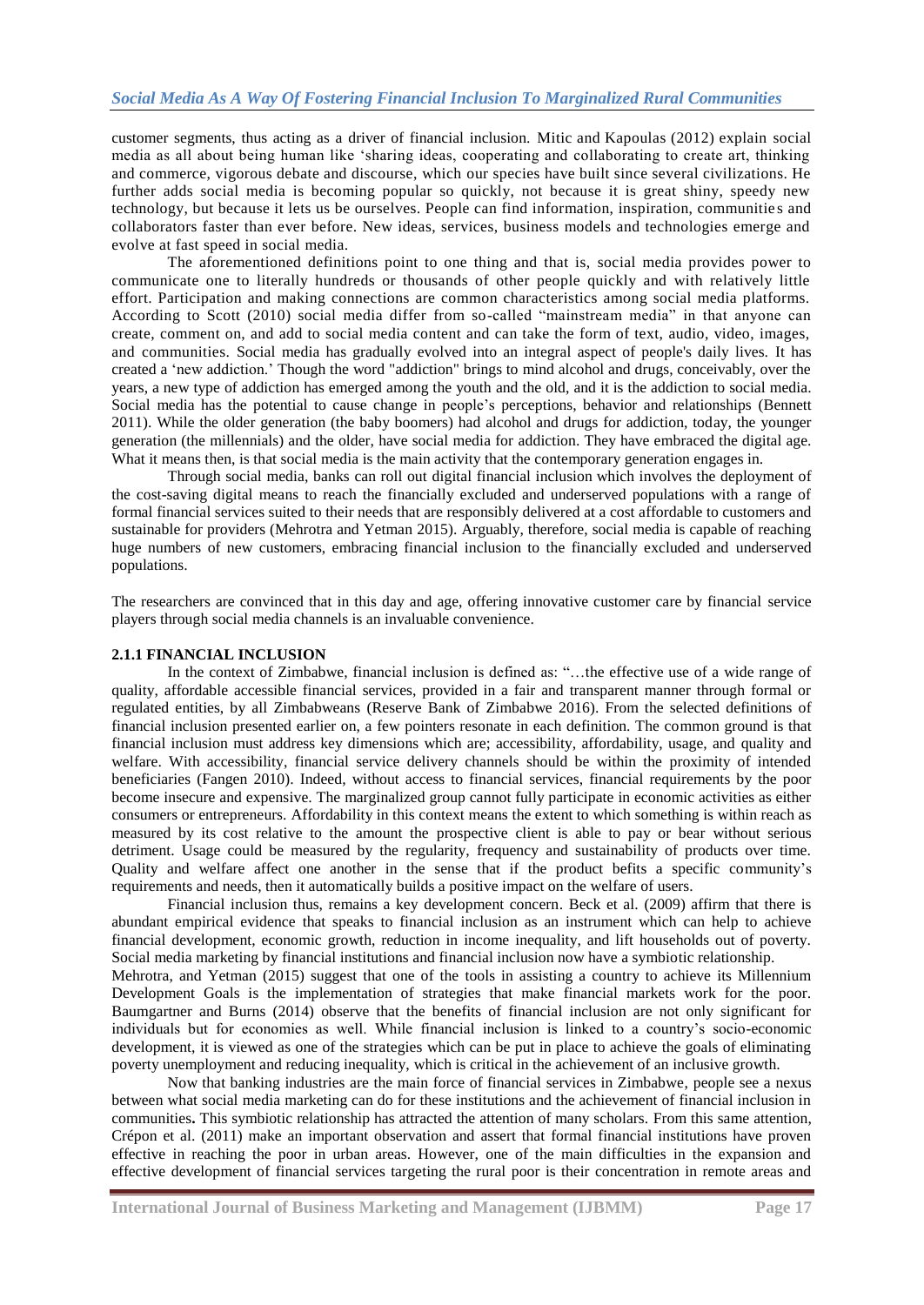seasonal demands for credit that reflect their agricultural orientation**.** In a way, this important observation calls for an examination of the financial inclusion determinants.

## **2.1.2 DETERMINANTS**

While expanding access to finance is often cited as one of the most important poverty alleviation policies, significant barriers remain in respect of some population segments such as the rural population (Barros 2010). Among the challenges, as identified by previous researchers are:-

- Poor infrastructure in terms of roads and telecommunication;
- Low education levels;
- limited financial institutions in the rural areas;
- Lack of savings culture;
- low disposable income;
- $\blacksquare$  lack of faith in the banking sector;
- unavailability of Internet;
- gender inequalities;
- age differences.

Due to these and other challenges in rural areas, a number of financial inclusion activities meant to operationalize the financial literacy programmes and capacity building programmes are largely concentrated in major urban areas leaving out the marginalized segments in rural areas and other remote areas where financial exclusion is higher.

# **III. Methodology**

The study used the descriptive technique and was qualitative in nature**.** It incorporated Uses and gratification theory, which is viewed as a psychological communication perspective that focuses on how individual use forms of communication to fulfill their needs and wants (Qualman 2009). People use media to gratify their various communication needs and wants. According to the uses and gratification perspective, media use is determined by a group of key elements including people's needs and motives to communicate**,** the psychological and social environment. The research methodology involved data collected through questionnaire. A structured questionnaire was administered to fifty households of *Mutora* rural area in Mashonaland west, Zimbabwe. The questionnaire was divided into three sections. Section A captured basic demographic information of the respondents**.** Section B captured information about the knowledge base of financial inclusive initiatives. Section C dealt with the perceived challenges faced in embracing the initiatives of the financial players**.** In-depth interviews were also carried out with four bank managers specifically on challenges faced by these banks in fostering financial inclusion to community members**.**

## **IV. Data Analysis**

Respondents covered all age groups from eighteen to sixty and above. In section B of the questionnaire respondents were asked questions, relating to their knowledge base of financial inclusive initiatives by the financial service players on a five-point Likert Scale ranging from 1 (Strongly Disagree) to 5 (Strongly Agree). Sample questions are shown in the Table 1 below.

|                                                                      | Strongly | Strongly |
|----------------------------------------------------------------------|----------|----------|
|                                                                      | Agree    | Disagree |
| There is poor infrastructure in terms of roads and telecommunication |          |          |
| There is low education level in the rural community.                 |          |          |
| There are limited financial institutions in the rural areas.         |          |          |
| People lack savings culture.                                         |          |          |
| Generally, people have low level incomes.                            |          |          |
| There is a wide spread of unavailability of Internet.                |          |          |
| High transaction costs are prohibitive.                              |          |          |
| Very few have formal identification documents.                       |          |          |

**Table 1: A few sample questions used**

Overall, a majority of 85% cited challenges ranging from the poor infrastructure in terms of roads and telecommunication, limited financial institutions in *Mutora*, erratic incomes, to transaction costs. Respondents

**International Journal of Business Marketing and Management (IJBMM) Page 18**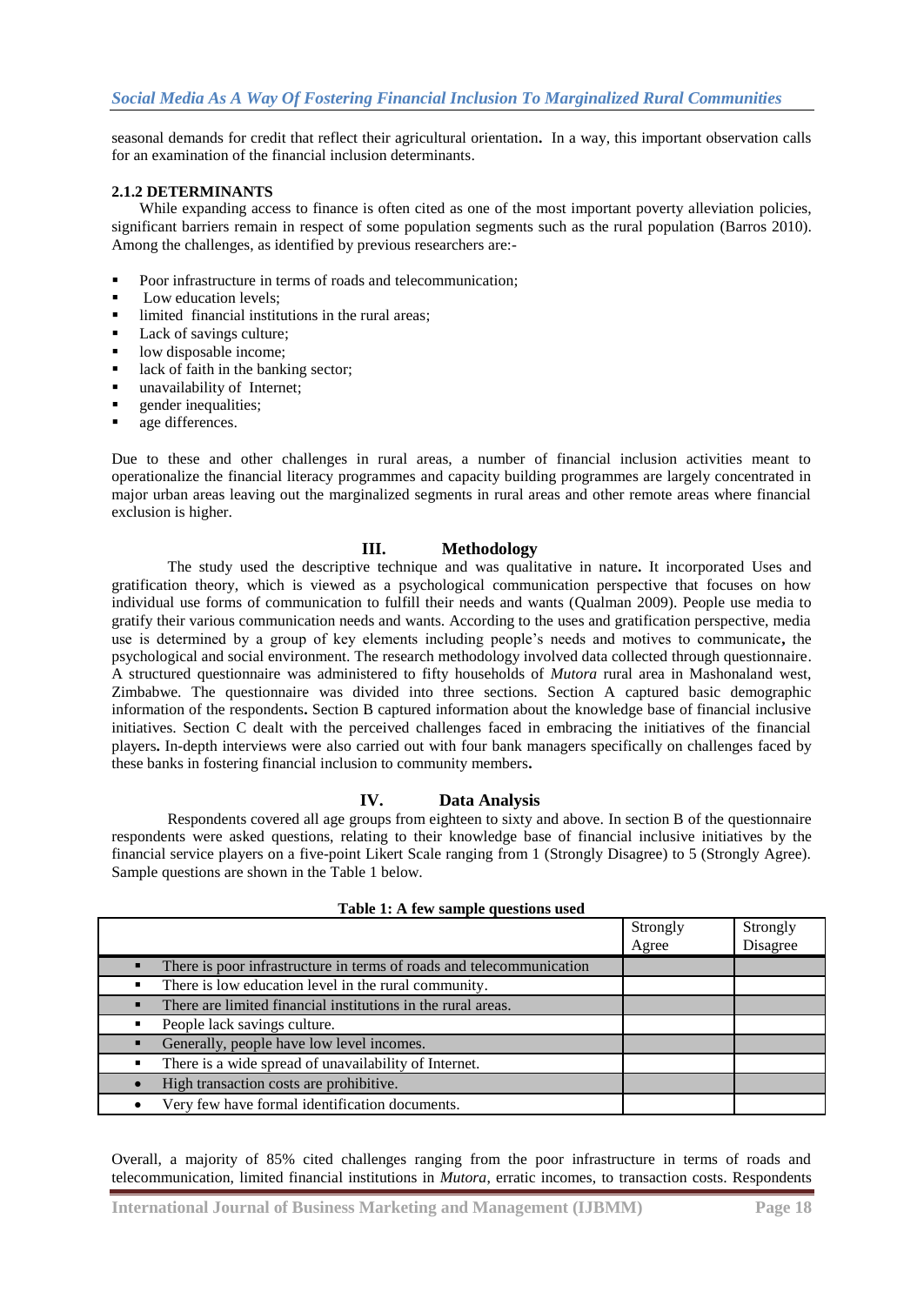cited erratic incomes as prevalent since they mostly depended on annual crop sales. They mentioned that there were only two main cash crops in *Mutora* (maize and cotton). On level education, the majority of respondents with 65% disagreed that there was low education level in the area. They indicated that in fact the majority had gone up to secondary school level and a good number with tertiary education, but had resorted to substance farming due to scarcity of jobs. Similarly, 75% of the respondents disagreed that only a few in the area had formal identification documents. They cited other areas where these documents were required such as public examinations, registering for elections and so on, and so people made effort to acquire these documents. On the question of savings culture, the majority with 80% indicated that indeed people were reluctant to open bank accounts. This was explained in terms of the low level incomes by the majority. But also, attributed to their experiences of 2008 financial turmoil where they said citizen lost their entire savings and led the country to adopt the multi-currency system and abandon its own currency**.** The same respondents indicated that there were high transaction costs to open bank accounts. An additional challenge to financial inclusion was that though the majority in these communities had mobile phones, there was no internet connectivity. This limitation renders a massive blow since rural communities need financial services the most.

Interestingly, the majority of managers interviewed concurred with the overall respondents on the challenges to financial inclusion. About 90% agreed that financial service players were hesitant and reluctant to commit themselves with rural people whom they said lacked credit data and reliable financial records. Again 75% of the managers agreed and indicated that the high costs of financial services such as high interest rates were prohibitive. From the banks' position, 80% of the managers indicated that there was shortage of cash which affected the capacity to secure resources.

#### **4.2 INFORMED CONSENT**

All participates were asked to complete an informed consent form.

## **4.3 FINDINGS AND DISCUSSIONS**

A number of factors identified in the literature review as challenges to financial inclusion largely concurred with the findings in *Mutora* rural community in Zimbabwe. What became apparent to the researchers was that financial services players, as drivers of financial inclusion should find themselves faced with an inevitable second truth, which is educating people on financial literacy**.** The findings showed that the use of social media in financial services does not come naturally especially to the marginalized rural communities. It is important to provide financial literacy to these the marginalized rural communities. This is especially so considering the mixed narratives among rural people in light of what banks can do for them. Traditional modes of managing finances are still prevalent. The rural poor often have to resort to (and many times prefer) informal mechanisms to handle their financial needs, that include crop diversification, borrowing from friends and neighbors and keeping money under mattresses. The fear of fraud involving mobile or internet banking was cited as one reason for preferring traditional ways of keeping money. The study found that in *Motora* rural area, Zimbabwe, there is a huge number of people with cellphones but without bank accounts. Some indicated that they do not utilize mobile and internet banking simply due to lack of familiarity. This category also indicated a preference for transacting face-to-face for purposes of recourse, versus using digital technology in case of any misunderstanding. Ideally, mobile phones provide a good avenue to push for financial inclusiveness in the area. Lack of acceptable collateral security was also among the challenges cited. Access to affordable finance has been hampered by lack of acceptable collateral by the majority of target groups in *Mutora* rural area, Zimbabwe. In the absence of collateral substitutes such as animals which is what the rural people have, these low income groups continued to face challenges in accessing capital from banks and other financial institutions, which usually require acceptable collateral in the form of fixed property with title deeds. On this note, the researchers understood the respondents that while banks have a significant role to foster financial inclusion, they require too much paperwork and response times are slow; a practice that should no longer have a place in the modern day. The financial services industry continues creating substantial barriers for individuals to access products such as loans. Banks require pay slips and bank statements, and approval can take a long time. This is restrictive to people in the informal sector and do not have access to these documents.

While the results indicated that majority have secondary education, the level of financial literacy among most of the rural people remains low. Some also were unaware of most banking products and services offered by financial institutions. Those that knew cited challenges such as inadequate infrastructure for instance, poor connectivity or limited availability of either fixed or mobile telephone communications in the area, shortage of power and poor road and communication infrastructure had adverse impact on outreach initiatives by financial service providers. The study found that despite a proliferation of financial players such as mobile money and virtual currencies designed to expand financial inclusion in Zimbabwe, there is a lack of trust among potential clients as to the security and reliability of these newly established platforms. Perhaps, in order to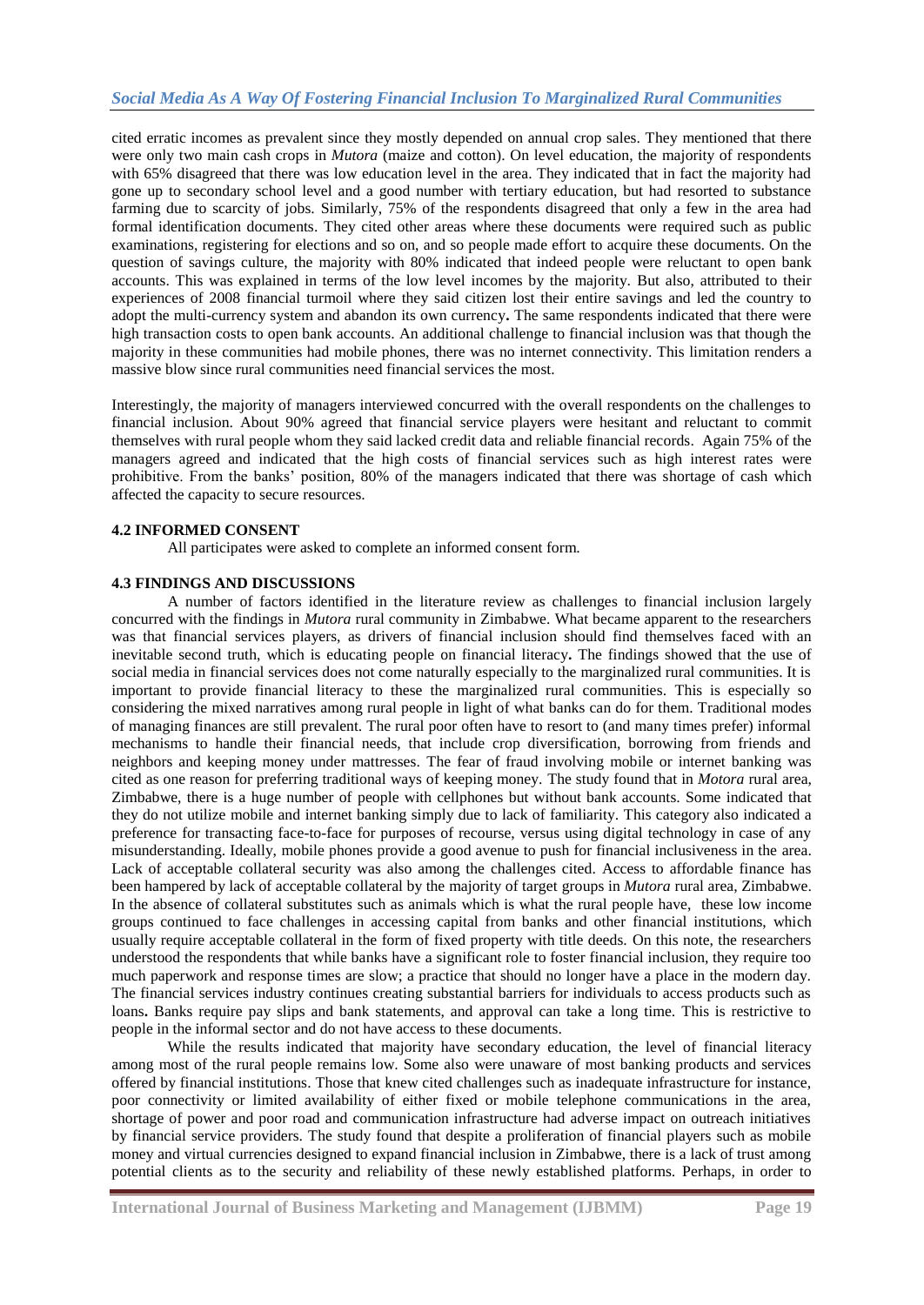promote confidence in these new methods of payment services, financial service players must release clear guidelines and regulations that will ensure that the consumers are sufficiently protected

From the bank managers' point of view, majority of rural dwellers lack credit data and reliable financial records which discouraged banking institutions from extending financial services to these disadvantaged groups. The majorities of *Mutora* rural community are either substance farmers or engaged in other economic activities that are largely informal which deter financial service providers from extending financial services to this group. The managers also acknowledged that increased access to financial services by the majority of low income groups was hampered by the high costs of financial services such as high interest rates and bank charges including mobile transaction charges. Another bottleneck cited by financial services providers was the costs of providing services to low income groups such as rising fuel, electricity and staff costs. Close to that, cash shortages in the economy have also contributed to higher operating costs banks. Shortage of cash translated into lack of resources or budget which hampered implementation of awareness workshops that would provide training and financial education in the very remote areas of the country where it is needed most.

Basing on the aforementioned finding, the major recommendation that comes naturally is the need for educating people on financial literacy as most people indicated that they are not financially literate. This initiative could be rolled out as part of one of the learning areas in schools. Such a move would not only lessen the burden of reaching isolated communities by financial players but also improve the common knowledge of financial matters from the grassroots. The study also recommends that in order to embrace the financially excluded and marginalized rural communities, there is need for robust interventions by the government of Zimbabwe to influence the economic environment, institutional coordination and political commitment, infrastructure, availability of data, and policy and regulatory framework. Potential social and economic gains of financial inclusion in developing countries such as Zimbabwe are huge, yet many obstacles remain on the pathway.

## **V. CONCLUSION**

With Zimbabwe's economy experiencing a down turn of all major macro-economic indicators, currently with very high formal unemployment levels, it can be noted that financial inclusion is a must do concept for the economy to realize inclusive growth and sustainable development. Unfortunately, despite the general consensus among scholars that social media is capable of reaching huge numbers of new customers, embracing financial inclusion to the financially excluded and underserved populations, rural communities still face challenges in getting absorbed in the initiatives of these institutions. This realization makes one to conclude that financial inclusion cannot be understood in isolation**.** It calls for a holistic understanding of the context of other dynamics within a country or community**.** These are social and economic factors; the demographic profile of the population, level of education, the different ways in which people generate income (the total salary proxy of income), how people live, their life realities, and their perceptions regarding financial services. These and other dynamics are core to understanding the financial inclusion. The researchers agree with Adomako et al. (2016) on the assertion that financial knowledge, along with a robust consumer protection framework, is vital for individuals to use a wide range of regulated financial products and services adequately, timely, and effectively.

#### **DATA AVAILABILITY**

The datasets generated and/or analyzed in this study are available from the authors on request.

#### **CONSENT**

Interviews were carried out only after informed consent was obtained from the respondents.

#### **DISCLOSURE**

Authors have approved this manuscript for submission and claim that none of the material in the paper has been published or are under consideration for publication elsewhere. Other people's ideas have been acknowledged.

#### **CONFLICTS OF INTEREST**

The authors declare that they have no conflicts of interest.

## **AUTHOR CONTRIBUTION STATEMENT**

 ${}^{1}$ E.C wrote the main manuscript text.  $2N.K$  reviewed the manuscript.